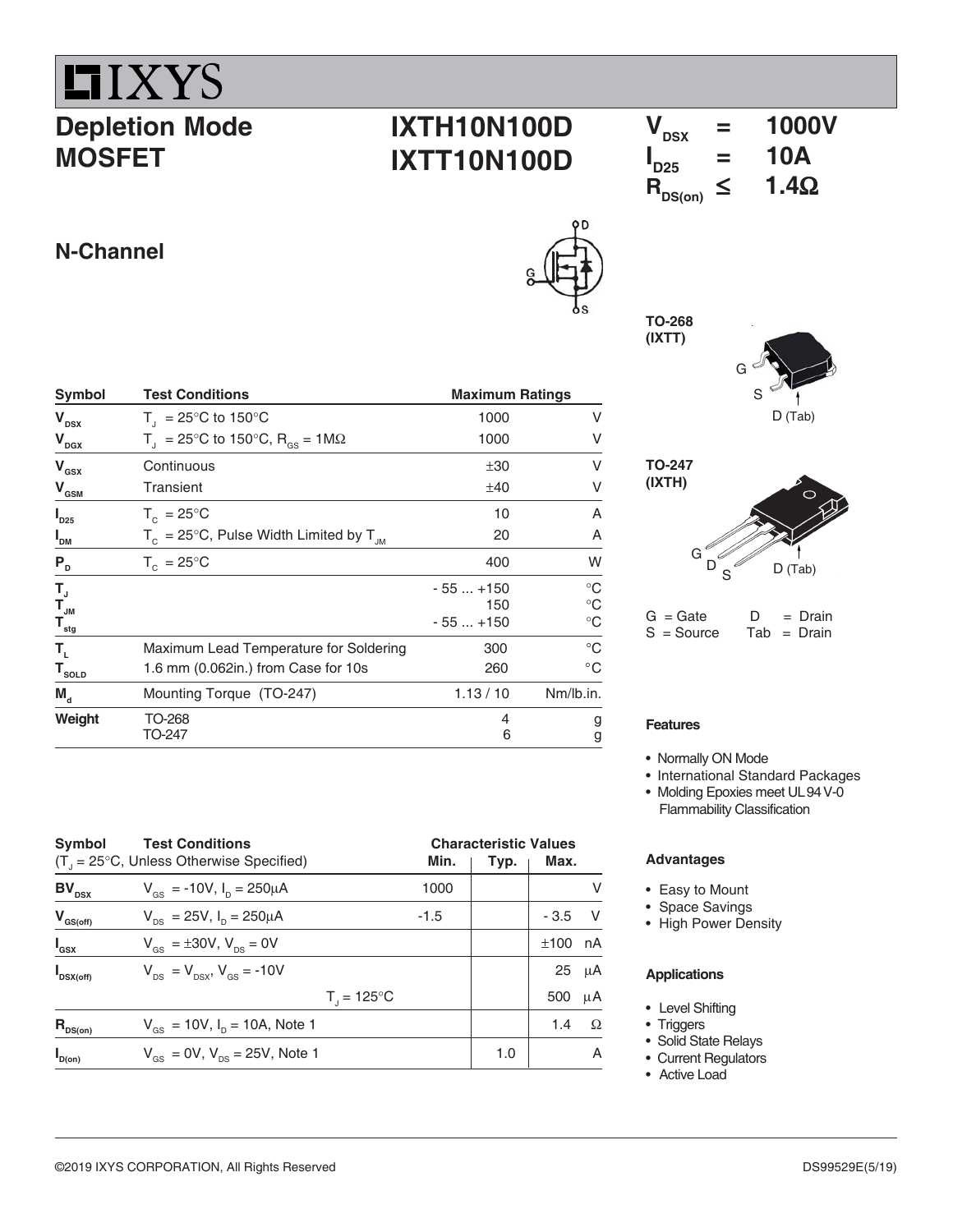# **LIXYS**

### **IXTT10N100D IXTH10N100D**

| <b>Symbol</b>               | <b>Test Conditions</b><br>$(T_{1} = 25^{\circ}C,$ Unless Otherwise Specified)                                          | <b>Characteristic Values</b><br>Min.<br>Max.<br>Typ. |      |               |
|-----------------------------|------------------------------------------------------------------------------------------------------------------------|------------------------------------------------------|------|---------------|
| $g_{\rm fs}$                | $V_{DS}$ = 30V, $I_D$ = 0.5 $\bullet$ $I_{D25}$ , Note 1                                                               | 3.0                                                  | 5.4  | S             |
| $C_{\text{iss}}$            |                                                                                                                        |                                                      | 2500 | рF            |
| $C_{\rm{oss}}$              | $V_{GS}$ = -10V, $V_{DS}$ = 25V, f = 1MHz                                                                              |                                                      | 300  | рF            |
| $C_{\rm rss}$               |                                                                                                                        |                                                      | 100  | рF            |
| $t_{\text{\tiny d(0n)}}$    | <b>Resistive Switching Times</b>                                                                                       |                                                      | 35   | ns            |
| $t_{\rm r}$                 | $V_{\text{gs}}$ = -10V, $V_{\text{ps}}$ = 0.5 $\cdot$ V <sub>psx</sub> , $I_{\text{p}}$ = 0.5 $\cdot$ $I_{\text{pgs}}$ |                                                      | 85   | ns            |
| $t_{\text{\tiny d(off)}}$   |                                                                                                                        |                                                      | 110  | ns            |
| τ,                          | $R_c = 4.7\Omega$ (External)                                                                                           |                                                      | 75   | ns            |
| $\mathbf{Q}_{\text{g(on)}}$ |                                                                                                                        |                                                      | 130  | nC            |
| $Q_{qs}$                    | $V_{\text{gs}} = 10V$ , $V_{\text{ps}} = 0.5 \cdot V_{\text{psx}}$ , $I_{\text{p}} = 0.5 \cdot I_{\text{psz}}$         |                                                      | 27   | пC            |
| $\mathbf{Q}_{\mathsf{gd}}$  |                                                                                                                        |                                                      | 58   | пC            |
| $R_{thJC}$                  |                                                                                                                        |                                                      |      | 0.31 °C/W     |
| $\mathsf{R}_{\text{thcs}}$  | TO-247                                                                                                                 |                                                      | 0.21 | $\degree$ C/W |

### **Source-Drain Diode**

| Svmbol   | <b>Test Conditions</b><br>$(T1 = 25°C, Unless Otherwise Specifically)$                 | <b>Characteristic Values</b><br>Typ.<br>Max.<br>Min. |     |      |    |
|----------|----------------------------------------------------------------------------------------|------------------------------------------------------|-----|------|----|
| $V_{SD}$ | $I_F = I_{D25}$ , $V_{GS} = -10V$ , Note 1                                             |                                                      |     | 15 V |    |
| $t_{rr}$ | $I_{\rm c} = 10$ A, -di/dt = 100A/ $\mu$ s<br>$V_{\rm B} = 100V$ , $V_{\rm ds} = -10V$ |                                                      | 850 |      | ns |

Note 1: Pulse test,  $t \le 300 \mu s$ , duty cycle,  $d \le 2\%$ .

IXYS Reserves the Right to Change Limits, Test Conditions, and Dimensions.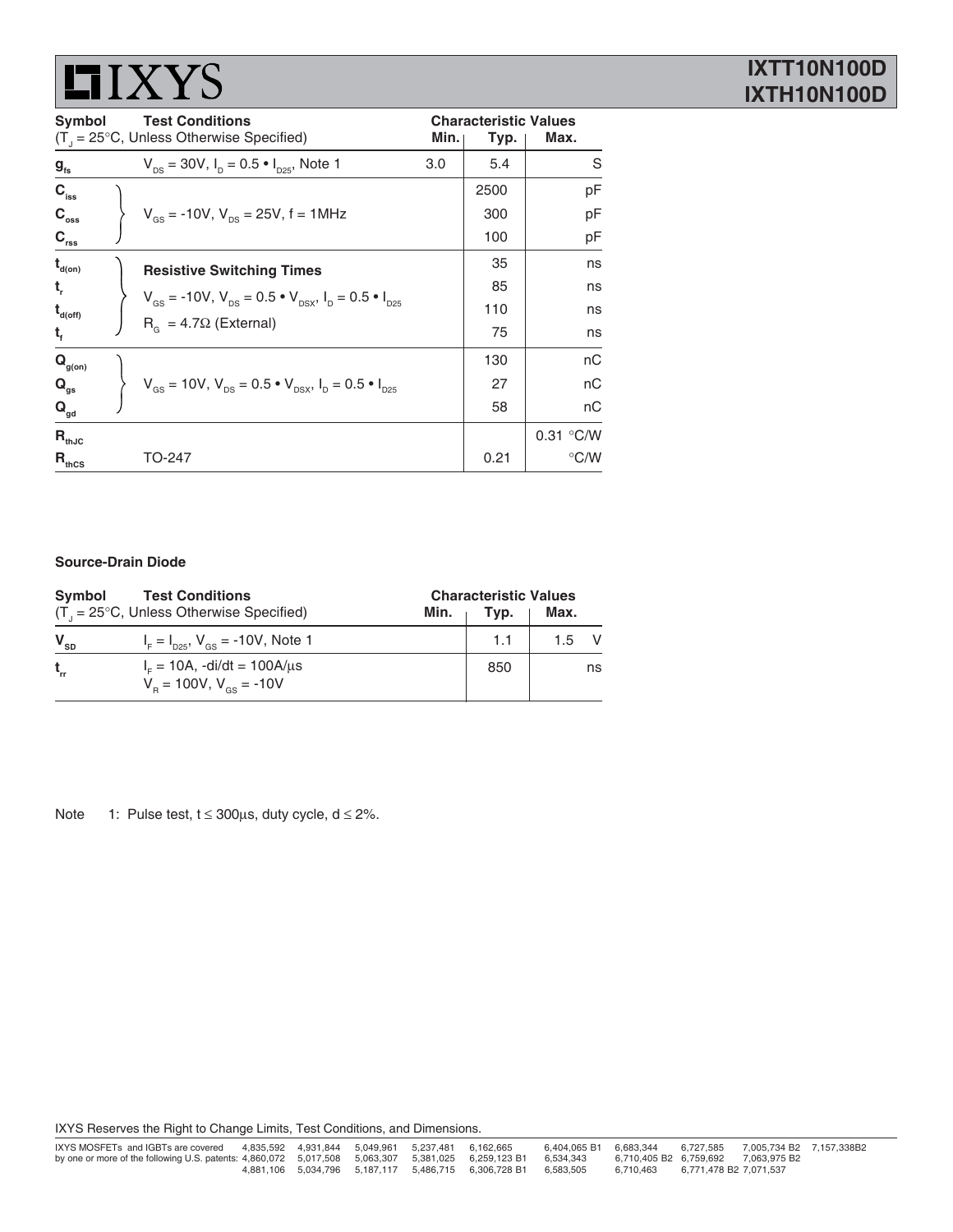

**Fig. 1. Output Characteristics @ T<sub>J</sub> = 25<sup>°</sup>C** 



Fig. 3. Output Characteristics @ T<sub>J</sub> = 125<sup>°</sup>C











Fig. 4. R<sub>DS(on)</sub> Normalized to  $I_D = 5A$  Value **vs. Junction Temperature**





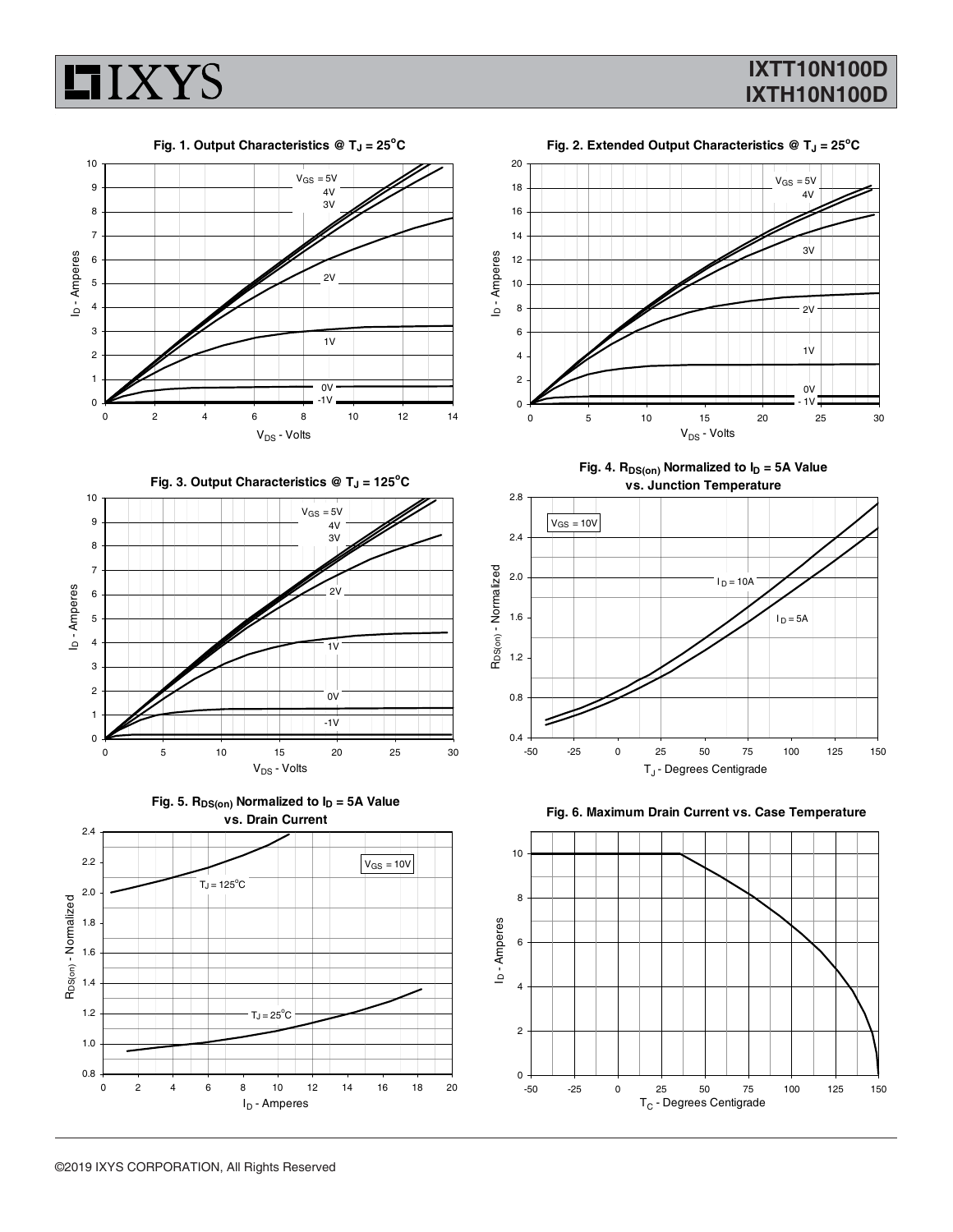





0 20 40 60 80 100 120 140

-6



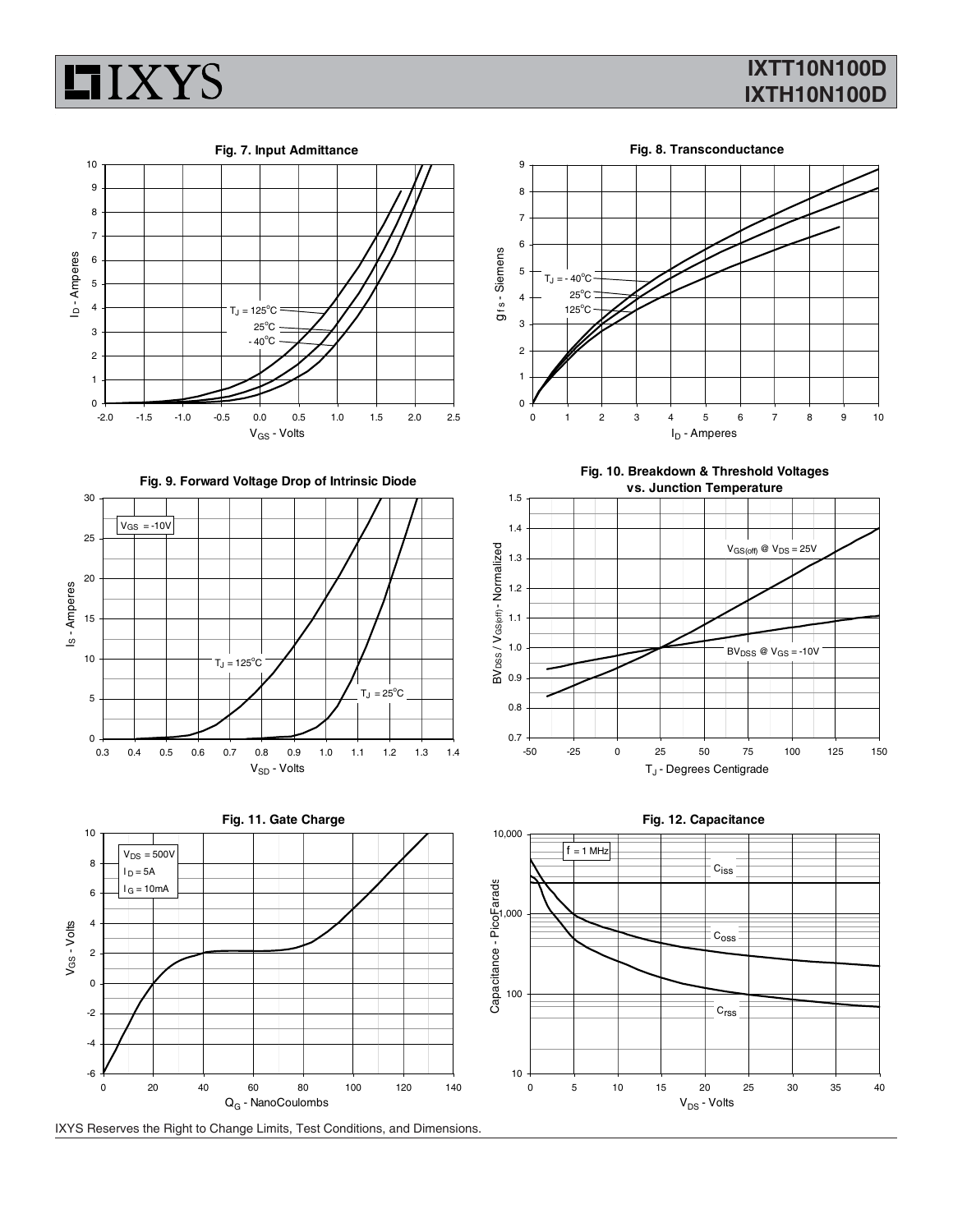

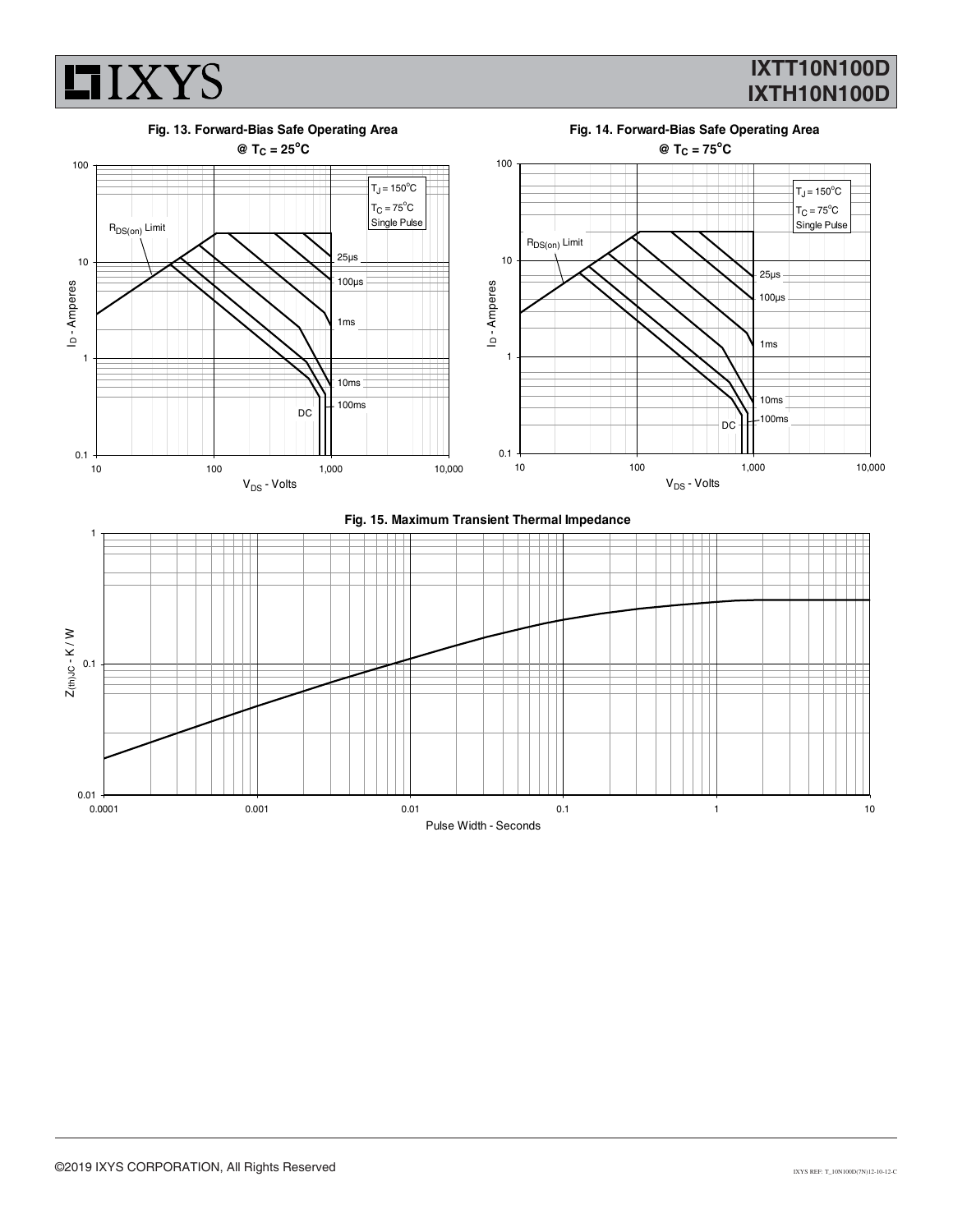



**HIXYS**